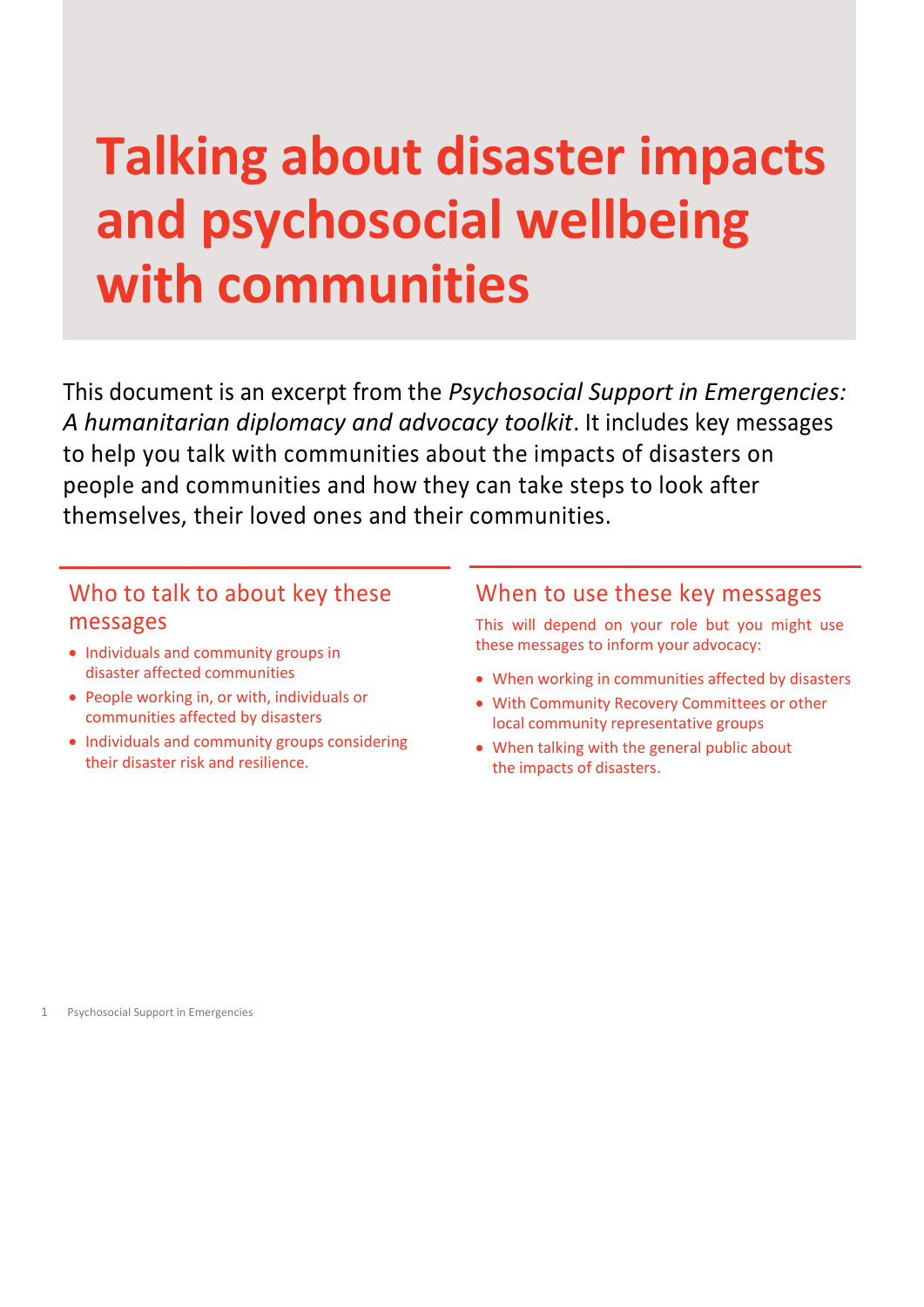

# Key messages

#### **Strong reactions and feelings are common, understandable reactions and we can overcome them**

It is common to have strong feelings after a difficult event or period of time. Such reactions include loss of interest to daily life, feeling sad, irritable or confused, having difficulty to concentrate, physical reactions or vivid memories of the event. Recognise that this is a challenging time but one that you can work to manage. You have likely tackled hardships at other times in your life. With time and support we can overcome most or all of these difficulties<sup>1</sup>.

## **Taking care of yourself will help you care for others. Don't be ashamed to ask for help**

It is important that you take care of yourself, so you can help others. Focus on the things you did well and try to be patient with the changes in how you are feeling and reacting. Even during these difficult times, try to re-establish your daily routines such as sleeping and eating regularly and try to take time to do things that are satisfying. If you feel you can't cope or are not getting better, go to a health clinic<sup>2</sup>.

# **By working together, we can cope better with this situation**

Helping others and getting help from others is one of the best ways to cope with difficulties. Listen to others, provide them comfort, and participate in regular social activities. Don't hesitate to accept and ask for help from others. Talk with people with trust in the family and the community<sup>3</sup>.

# **We can rebuild our community together**

Work with others to organise community and social activities such as religious ceremonies, community meetings, sports, arts, cleaning and helping others in the community<sup>4</sup>.

## **Pay particular attention and reach out to those who are most affected**

We need to take particular care of and reach out to those that are the most affected or at the margins of our communities, including, injured people, elderly people, people with disabilities, widows and children that have lost their parents<sup>5</sup>.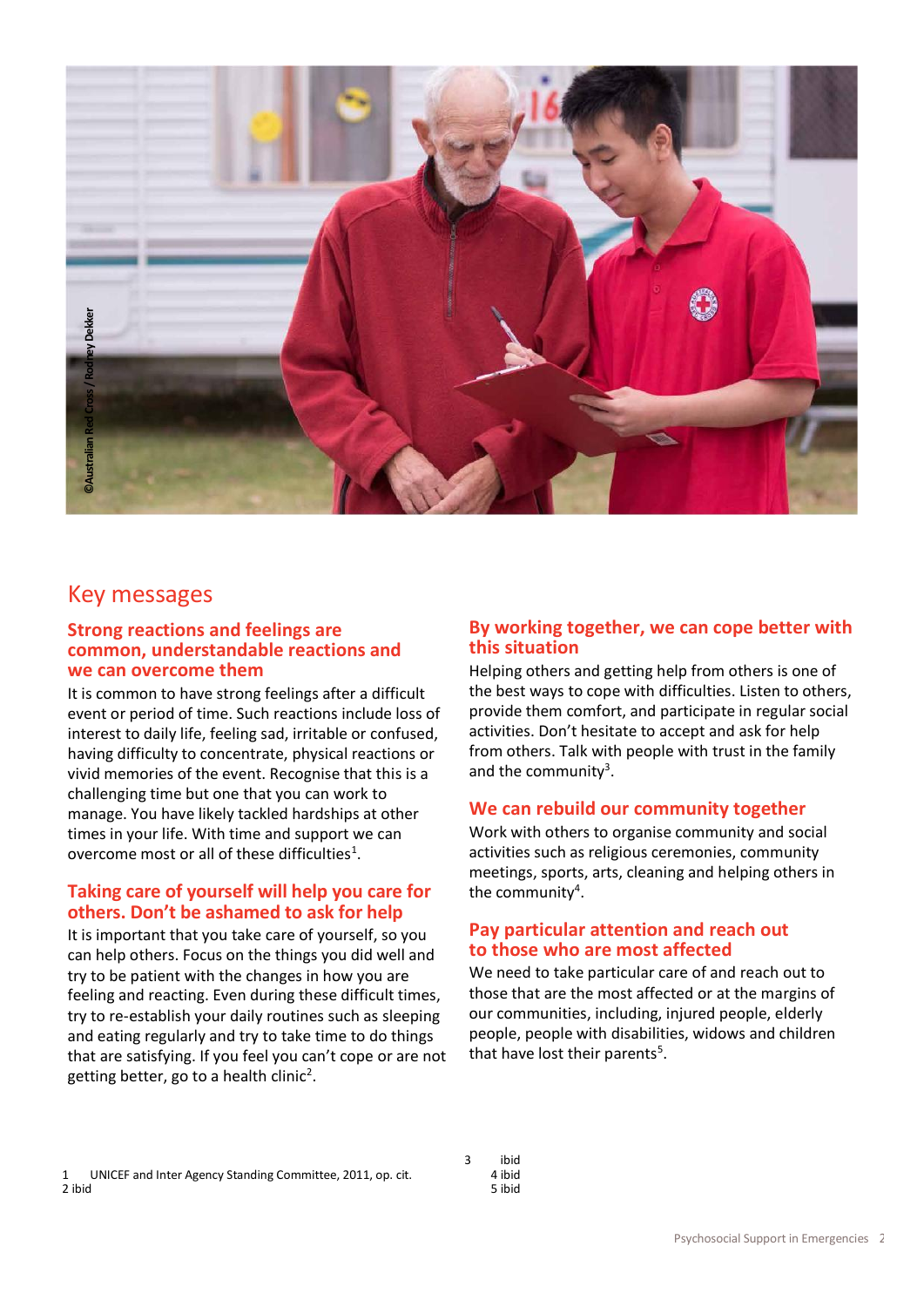# **Adults and older people in the community play an important role in helping children to cope with situation**

Children need extra attention and care after a difficult situation. You can help children by keeping them safe, listening to them, speaking kindly and reassuring them. Provide opportunities for children to share their concerns and hopes, play with their friends and to participate in daily life such as helping with family tasks $^6$ .

#### **Protect your children even more than usual**

Children need adults' love and attention during this difficult time, thus, watchfulness and comfort throughout the day is important in order to prevent further harm. Recommendations for parents to secure children include: keeping children close to their parents or a trusted caregiver (day and night) and ensuring that your family and children know their name, where they live and where they are at every moment during the  $day^7$ .

## **Parenting can feel very different during or after a crisis**

It is normal for parenting at this time to seem harder or even overwhelming. That may feel like a loss in itself. If you really enjoyed parenting before and felt on top of things, that may change. For a time, parenting might feel more deliberate, less intuitive. You might find parenting motivating, comforting or rewarding during or after a crisis. The experience will be different for everyone and it can also change over time<sup>8</sup>.

## **Try to face safe things that you continue to be unnecessarily scared of**

Some people feel so severely upset about the emergency/disaster that they unnecessary try to avoid places, people, conversations or activities that remind

6 ibid

Australian Red Cross, The University of Melbourne & Phoenix Australia, 2020, Parenting: Coping with crisis

them of the events. They continue to avoid even when it is no longer dangerous. This is understandable. Strangely, in order to feel better, it can be extremely helpful to visit places that you are avoiding, to talk to people that remind you of the events, and to continue to try to do the activities that you used to do. It can be difficult to stop avoiding, but try. Maybe you can ask a trusted family member or friend to help you and be with you when you approach things that you have been avoiding?<sup>9</sup>

# **Avoid taking alcohol or drugs to feel better**

It is very common to want to take alcohol or drugs when you feel bad. However, when you drink or use drugs it takes longer to overcome the painful feelings and anxiety. Also, when you drink or use drugs it is difficult to protect and support your family and to help your community to overcome the difficulties. It will take longer to rebuild<sup>10</sup>.

# **Most people will probably feel better over the coming months**

If your distress does not decrease or gets worse, then it is especially important to try to seek help from others who can support you. If possible, talk to a trusted family member, friend, or person in your community. If you are not feeling better overtime, seek help from a professional<sup>11</sup>.

## **Consider wellbeing planning**

When planning for emergencies, be mindful that your decision will impact on both your physical and mental health. Exposure to a bushfire for you and your family can increase risk of mental health problems.

## **Plan ahead for how to find each other**

Separation from family members during a disaster is highly stressful. This stress can have a lasting impact, even when everything turns out (relatively) okay. Have a

ibid  $10$  ibid 1 1 i b i d

<sup>7</sup> ibid<br>8 Aust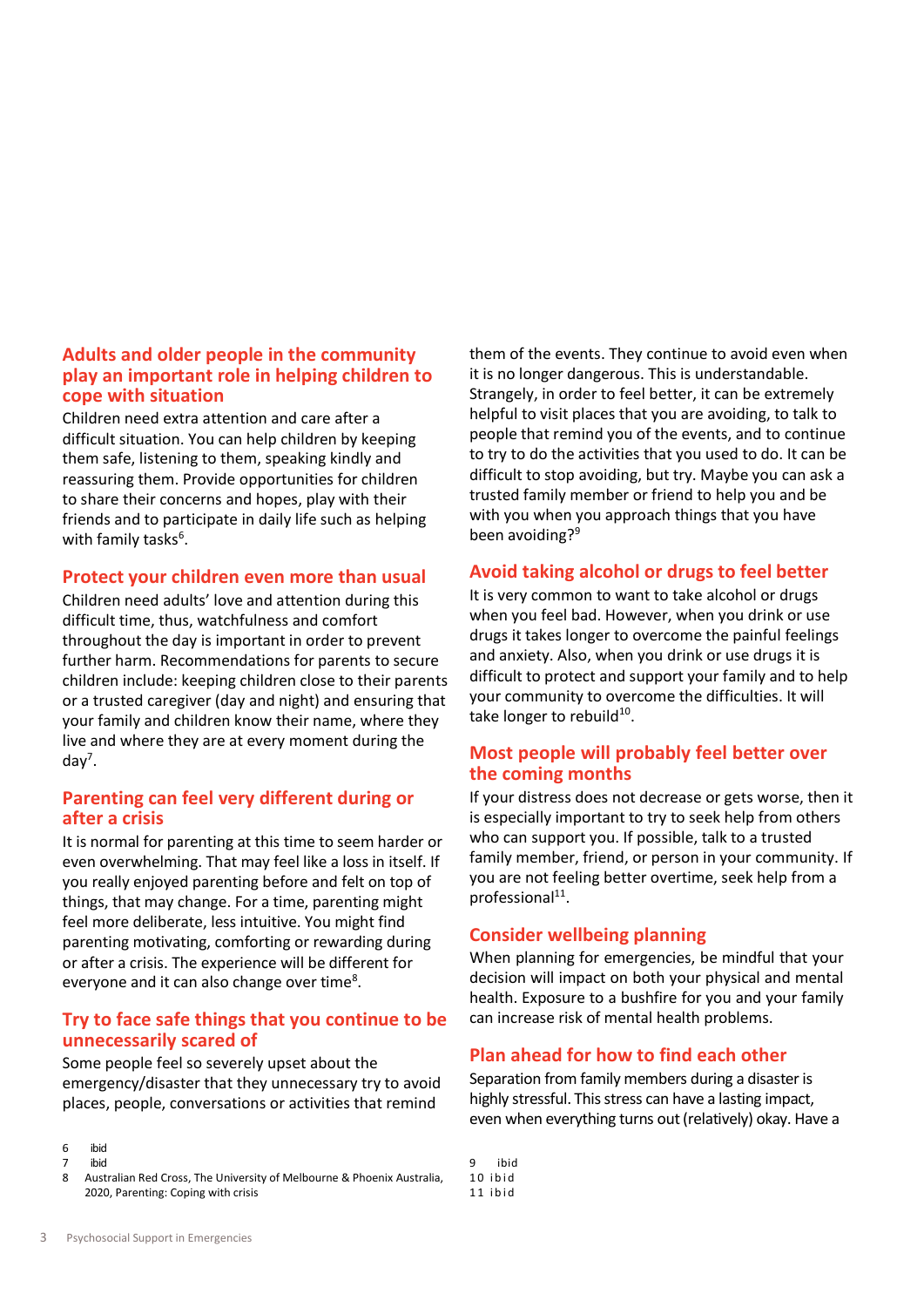plan about where or how you will reconnect, especially if communication and road systems are affected. The Australian Red Cross provides the Register Find Reunite service.

#### **Be kind to yourself and others**

It can take more than five years for some people to recover from a disaster experience and its aftermath, particularly in high impact communities.

#### **Pleasure and leisure helps us manage stress**

The days, weeks and months following an emergency can be a busy, chaotic and stressful time. Often, during stressful or hectic times, our social activities, and those things that we do for fun or leisure are the first things to be dropped because we feel like we don't have time or have other priorities. However, pleasure and leisure is exactly what we need during these overwhelming times to help us manage our stress, and make us more productive.

While it can seem like the hardest thing to do, taking time out to do something that you enjoy, spending time with friends and family, prioritising some personal time and taking care of yourself is vital in order to manage stress and stay healthy.

#### **Be open to the possibility of positives**

Positive outcomes can come from a disaster experience, even for those who have had the most severe losses. This is referred to as posttraumatic growth<sup>12</sup>.

# **We are all different and we respond to disasters differently**

People can respond differently to the same experience and have different recovery needs, including within families. Remember the children – Even very young

children can be affected by the disaster and what is happening around them for years afterwards. Ensure children and young people of all ages feel safe and stable, and involve them in recovery decisions and activities in age appropriate ways.

#### **You might need to adapt how you parent**

You may find your parenting changes as you accommodate your own and your child's reactions to the disaster trauma and subsequent disruptions. Remember other parents have felt this way too, sometimes it's about doing the best you can in tough situations<sup>13</sup>.

## **Community groups can make a difference**

Being involved in community groups leads to better mental health outcomes. However, share the load: Don't leave it to just a few people to make sure these local groups keep going. Local groups need leaders and members to survive, and those who do "too much" might become overburdened<sup>14</sup>.

## **Relocating can help for some**

The decision to stay living in a disaster affected community or to move somewhere else is offset by two contrasting forces in peoples' lives: connection to the community, and post-disaster disruption. Those who decide to stay are likely to feel more connected to their community. For those who decide to move away from the disaster affected community, the impacts of postdisaster disruptions to income, accommodation and relationships are likely to be lessened<sup>15</sup>.

- 13 Australian Red Cross, The University of Melbourne & Phoenix Australia, 2020, op. cit.
- 14 Gallagher HC, Block K, Gibbs L, Forbes D, Lusher D, Molyneaux R, Richardson J, Pattison P, MacDougall C and Bryant RA. The effect of group involvement on post-disaster mental health: A longitudinal multilevel analysis. Social Science & Medicine. 2019; 220:167-175
- 15 Gibbs L, Gallagher HC, Block K, Snowdon E, Bryant R, Harms L, Ireton G, Kellett C, Sinnott V, Richardson J, Lusher D, Forbes D, MacDougall C, Waters E. Post-bushfire relocation decision-making and personal wellbeing: A case study from Victoria, Australia. In Awotona, A. (Ed). Planning for Community-based Disaster Resilience Worldwide: Learning from Case Studies in Six Continents. Ashgate Publishing Limited. 2016.

<sup>12</sup> Harms, Abotomey, Rose, Woodward Kron, Bolt, Waycott & Alexander, 2018. Post-disaster Posttraumatic Growth: Positive Transformations Following the Black Saturday Bushfires, Australian Social Work, 71:4, 417-429.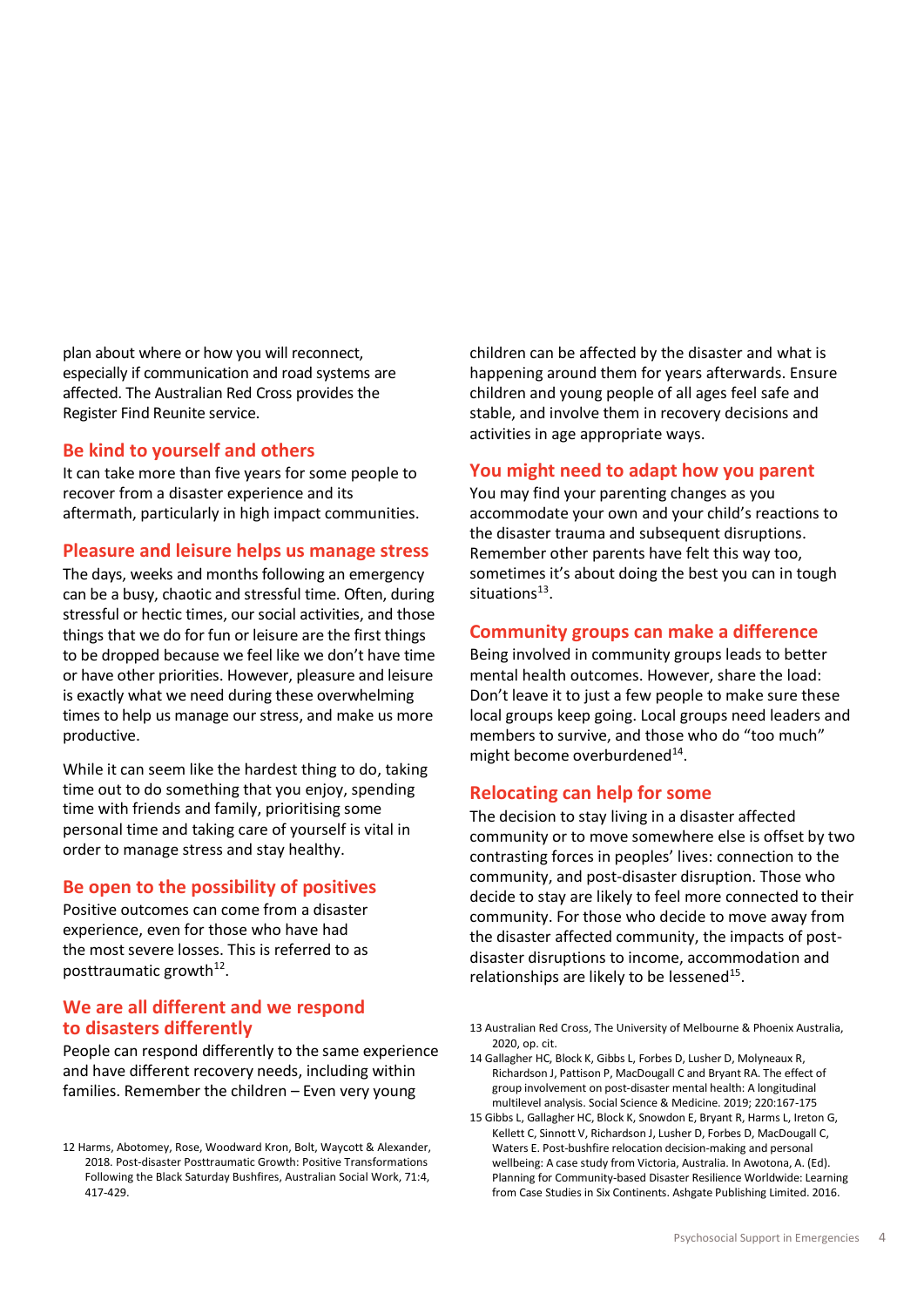#### **Changes in the natural environment can influence recovery**

Many people find watching the bush regrow and recover helpful for their own wellbeing<sup>16</sup>.

## **Go online**

Many people find online connections a helpful way to gather information and share experiences<sup>17</sup>.

#### **Be considerate of your media exposure**

After a disaster, it's natural to want to access as much information as possible. However, it's a delicate balance to make sure you're getting the information that you need without over exposing yourself to harmful effects of repeatedly seeing or hearing stressful information about disasters. For many people, too much media exposure after a disaster can increase feelings of distress. Minimising exposure to stressful or traumatic images and sounds is particularly important to think about for children $^{18}$ .

#### **Recovery is a marathon, not a sprint**

It can be tempting to assume that as soon as material items are replaced and infrastructure is repaired that life will go back to normal. Experience and research tell us that the impacts of disasters go on for a long time. Disasters are more like marathons than sprints. You need to pace yourself.

It can be unhelpful to rush things, or to get frustrated with yourself or others if you feel like it's taking longer to recover than you first thought it would. Go slow and steady, and look after yourself and your relationships. It's normal for it to take a long time to recovery from disasters.

<sup>16</sup> Block K, Molyneaux R, Gibbs L, Alkemade N, Baker E, MacDougall C, Ireton G, Forbes D. The role of the natural environment in disaster recovery: "We live here because we love the bush". Health & Place. 2019; 57:61-69.

<sup>17</sup> Gibbs, L. op. cit.

<sup>18</sup> March, E (2020) When too much news is bad news: is the way we consume news detrimental to our health? The Conversation